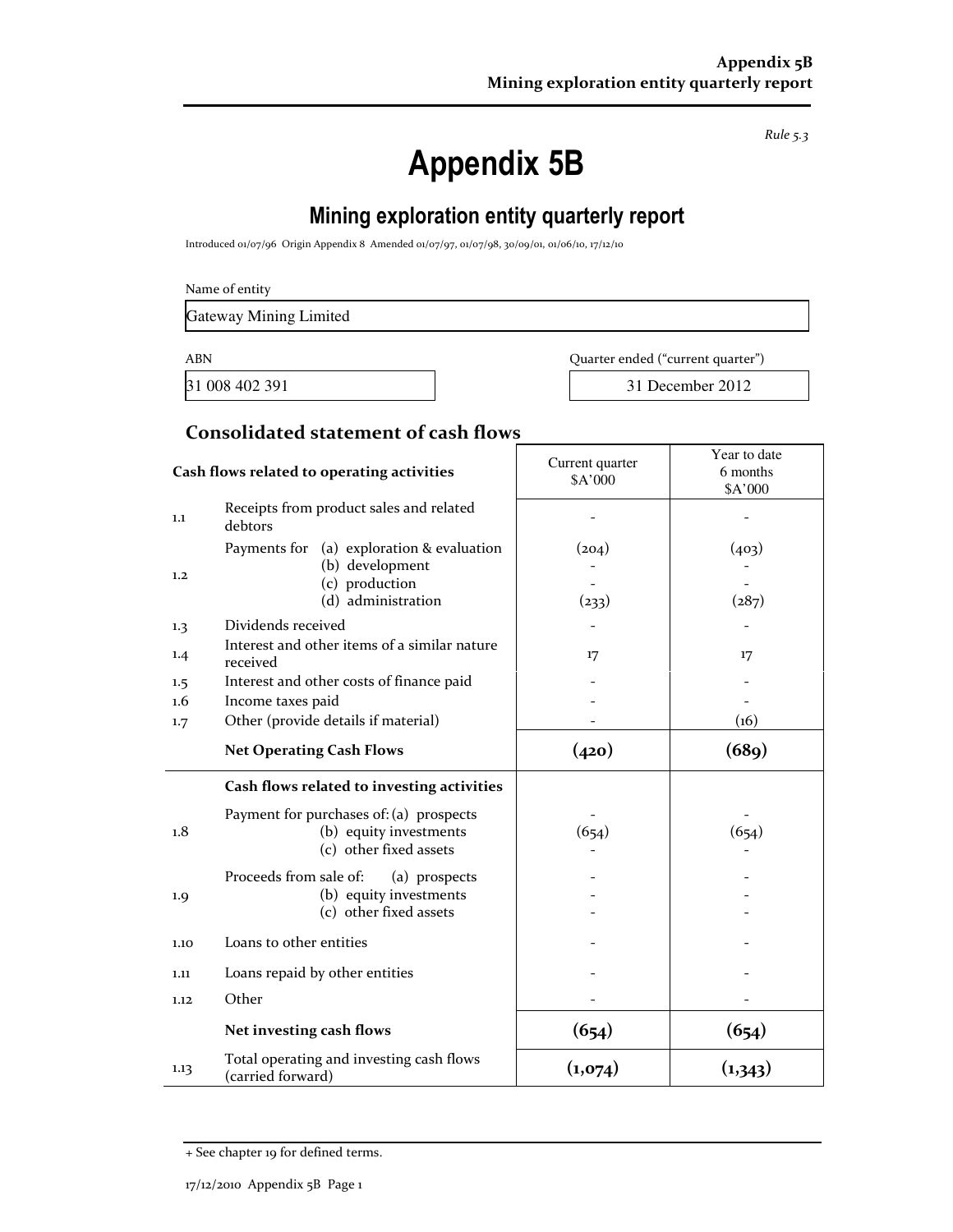| 1.13 | Total operating and investing cash flows<br>(brought forward) | (1,074) | (1,343) |
|------|---------------------------------------------------------------|---------|---------|
|      | Cash flows related to financing activities                    |         |         |
| 1.14 | Proceeds from issues of shares, options, etc.                 | 4,633   | 5,000   |
| 1.15 | Proceeds from sale of forfeited shares                        |         |         |
| 1.16 | Proceeds from borrowings                                      | 112     | 112     |
| 1.17 | Repayment of borrowings                                       |         | (120)   |
| 1.18 | Dividends paid                                                |         |         |
| 1.19 | Other (Capital Raising Costs)                                 | (150)   | (150)   |
|      | Net financing cash flows                                      | 4,595   | 4,842   |
|      | Net increase (decrease) in cash held                          | 3,521   | 3,499   |
| 1.20 | Cash at beginning of quarter/year to date                     | 198     | 220     |
| 1.21 | Exchange rate adjustments to item 1.20                        |         |         |
| 1.22 | Cash at end of quarter                                        | 3,719   | 3,719   |

## Payments to directors of the entity and associates of the directors Payments to related entities of the entity and associates of the related entities

|      |                                                                  | Current quarter<br>$A'$ ooo |
|------|------------------------------------------------------------------|-----------------------------|
| 1.23 | Aggregate amount of payments to the parties included in item 1.2 | 35                          |
| 1,24 | Aggregate amount of loans to the parties included in item 1.10   | -                           |

1.25 Explanation necessary for an understanding of the transactions

Director & consultancy fees

#### Non-cash financing and investing activities

2.1 Details of financing and investing transactions which have had a material effect on consolidated assets and liabilities but did not involve cash flows

Nil

2.2 Details of outlays made by other entities to establish or increase their share in projects in which the reporting entity has an interest

Nil

<sup>+</sup> See chapter 19 for defined terms.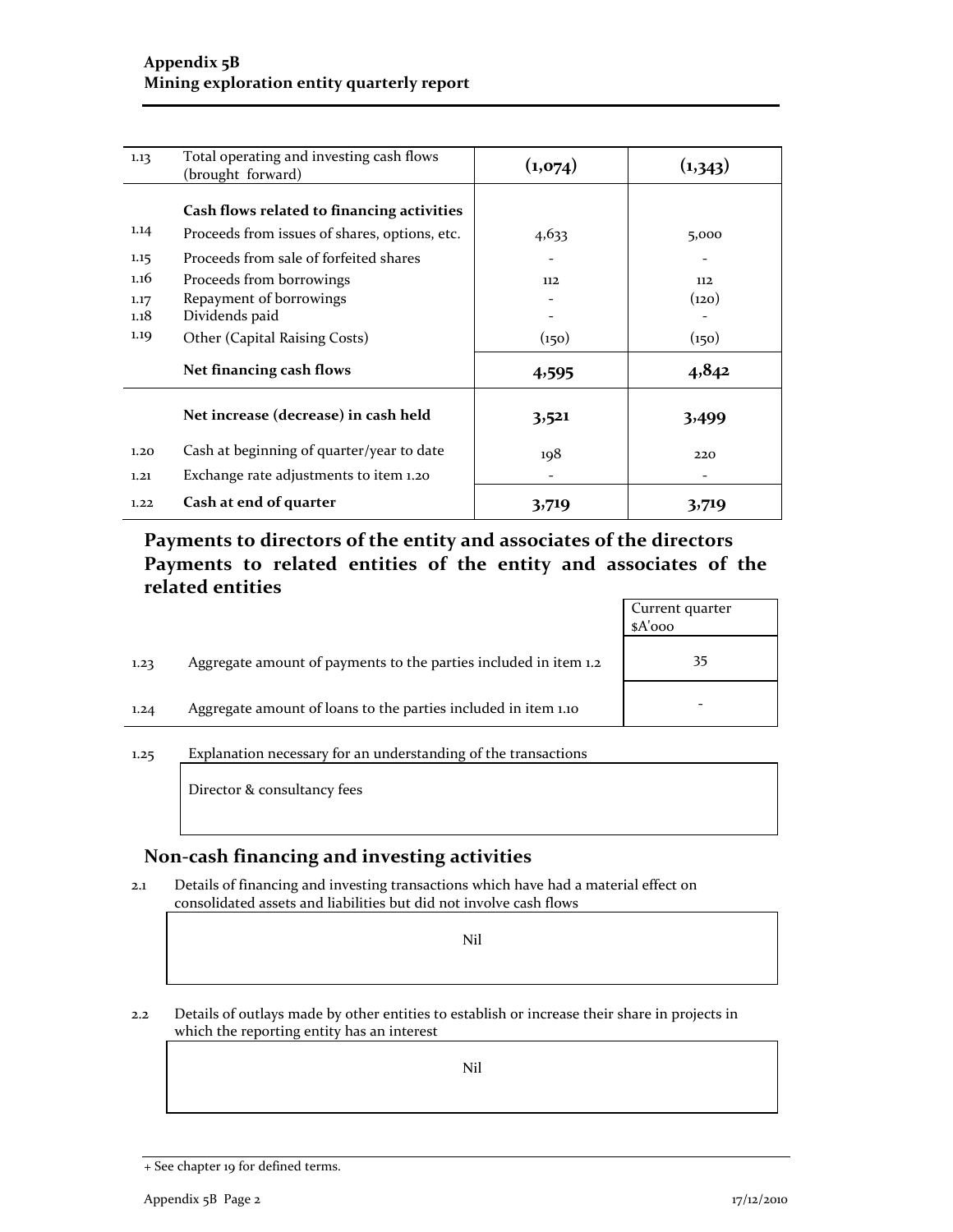#### Financing facilities available

Add notes as necessary for an understanding of the position.

|     |                             | Amount available<br>\$A'ooo | Amount used<br>$A'$ 000 |
|-----|-----------------------------|-----------------------------|-------------------------|
| 3.1 | Loan facilities             |                             |                         |
| 3.2 | Credit standby arrangements |                             |                         |

## Estimated cash outflows for next quarter

|     | nommated caon outnows for nent quarter |          |
|-----|----------------------------------------|----------|
|     |                                        | $A'$ ooo |
| 4.1 | Exploration and evaluation             | 500      |
| 4.2 | Development                            |          |
| 4.3 | Production                             |          |
| 4.4 | Administration                         | 120      |
|     | <b>Total</b>                           | 620      |

### Reconciliation of cash

| Reconciliation of cash at the end of the quarter (as<br>shown in the consolidated statement of cash flows)<br>to the related items in the accounts is as follows. |                                           | Current quarter<br>$A'$ 000 | Previous quarter<br>$A'$ 000 |
|-------------------------------------------------------------------------------------------------------------------------------------------------------------------|-------------------------------------------|-----------------------------|------------------------------|
| Cash on hand and at bank<br>5.1                                                                                                                                   |                                           | 23                          | 198                          |
| Deposits at call<br>5.2                                                                                                                                           |                                           | 3,696                       |                              |
| Bank overdraft<br>5.3                                                                                                                                             |                                           |                             |                              |
| 5.4<br>financial institution)                                                                                                                                     | Other (cash on deposit held by non-bank   |                             |                              |
|                                                                                                                                                                   | Total: cash at end of quarter (item 1.22) | 3,719                       | 198                          |

<sup>+</sup> See chapter 19 for defined terms.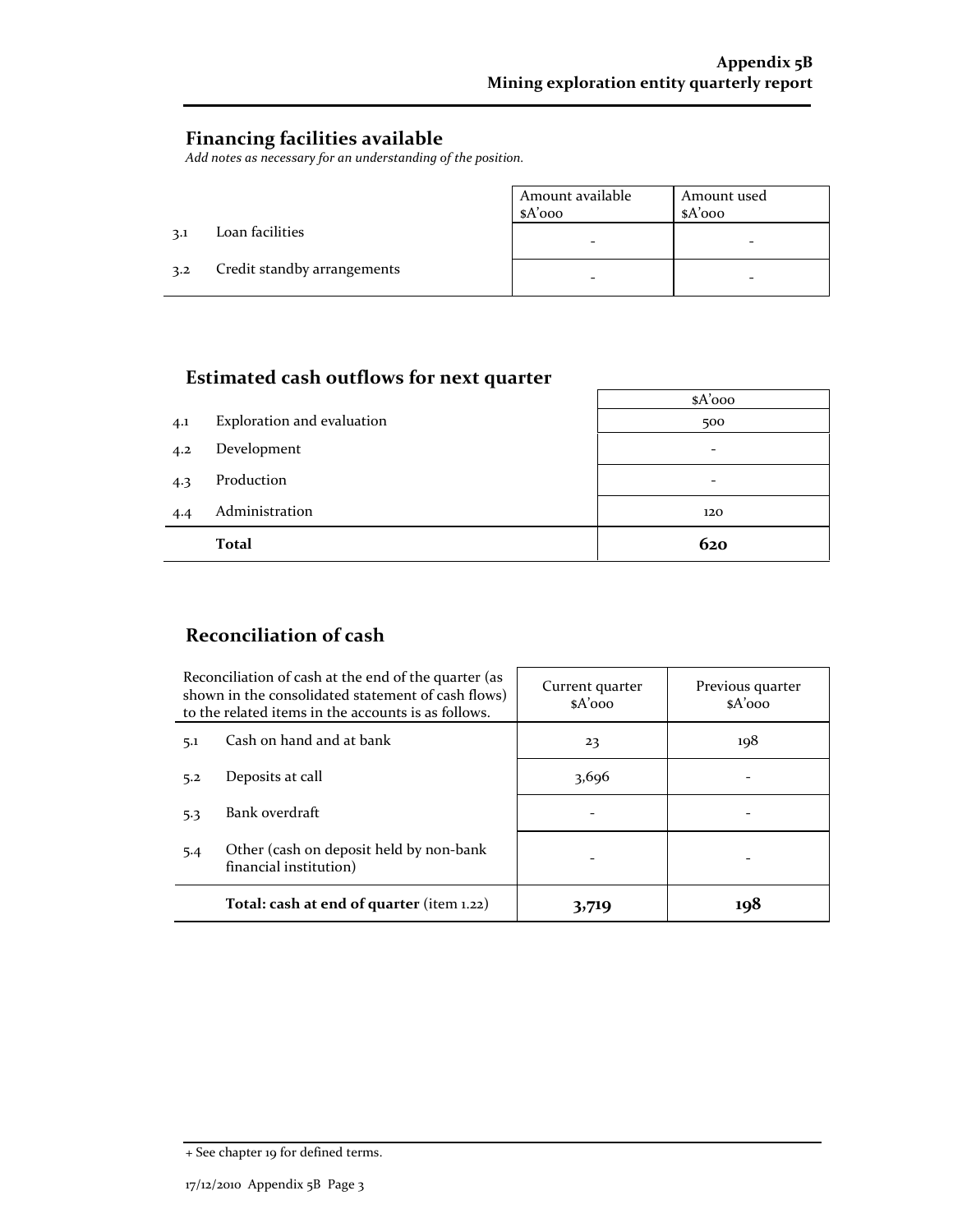## Changes in interests in mining tenements

|     |                                                                     | Tenement  | Nature of interest | Interest at | Interest at |
|-----|---------------------------------------------------------------------|-----------|--------------------|-------------|-------------|
|     |                                                                     | reference | (note (2))         | beginning   | end of      |
|     |                                                                     |           |                    | of quarter  | quarter     |
| 6.1 | Interests in mining<br>tenements relinquished,<br>reduced or lapsed | EPM9053   |                    | $100\%$     | $0\%$       |
| 6.2 | Interests in mining<br>tenements acquired or<br>increased           |           |                    |             |             |

<sup>+</sup> See chapter 19 for defined terms.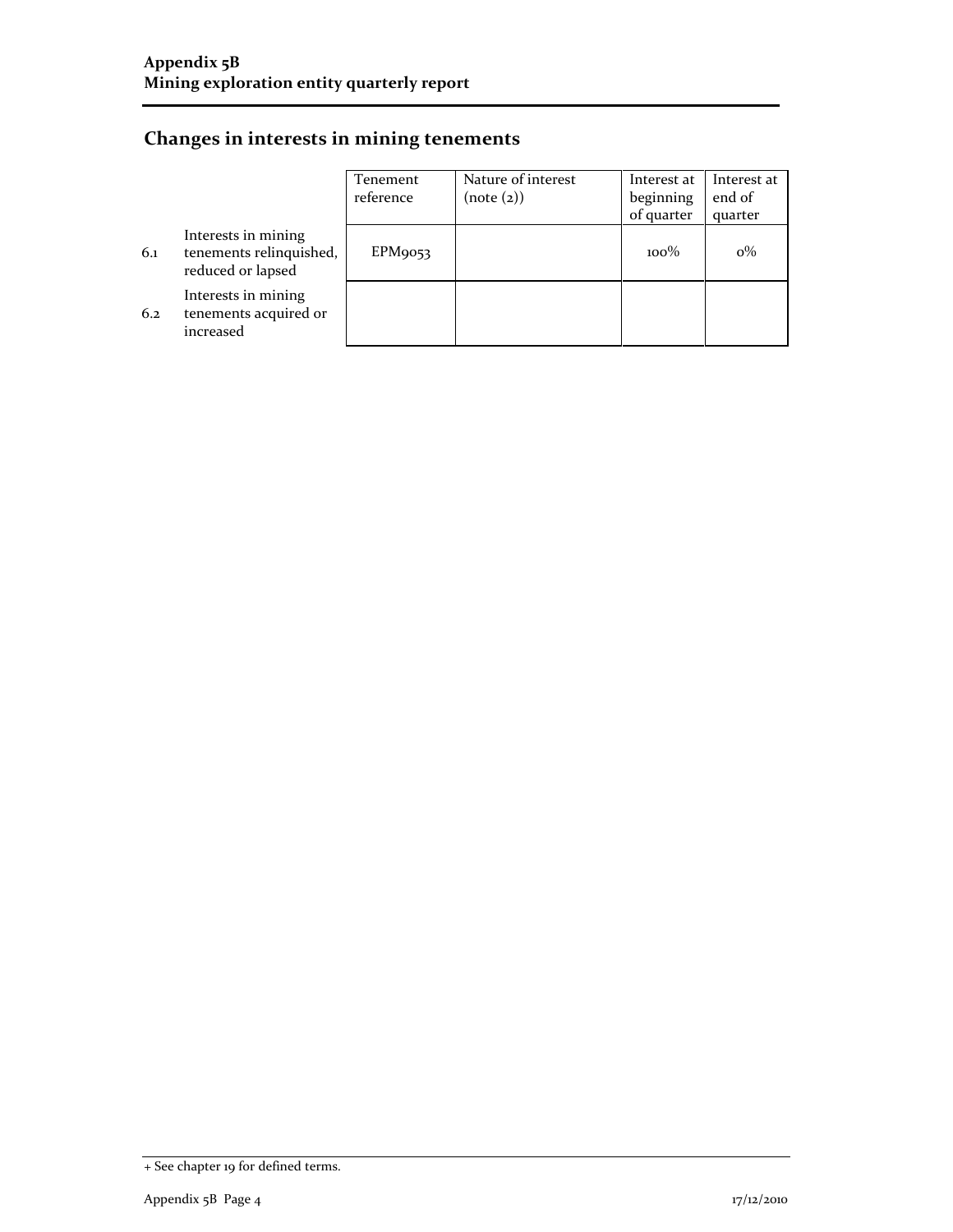#### Issued and quoted securities at end of current quarter

Description includes rate of interest and any redemption or conversion rights together with prices and dates.

|      |                                                                                                                                           | Total number                           | Number<br>quoted | Issue price per<br>security (see<br>$note$ 3) (cents) | Amount paid up<br>per security (see<br>$note$ 3) (cents) |
|------|-------------------------------------------------------------------------------------------------------------------------------------------|----------------------------------------|------------------|-------------------------------------------------------|----------------------------------------------------------|
| 7.1  | Preference<br><i><b>*securities</b></i><br>(description)                                                                                  |                                        |                  |                                                       |                                                          |
| 7.2  | Changes during<br>quarter<br>(a) Increases<br>through issues<br>(b) Decreases<br>through returns of<br>capital, buy-backs,<br>redemptions |                                        |                  |                                                       |                                                          |
| 7.3  | +Ordinary<br>securities                                                                                                                   | 263,622,962                            | 263,622,962      |                                                       |                                                          |
| 7.4  | Changes during<br>quarter<br>(a) Increases<br>through issues<br>(b) Decreases                                                             | 96,900,000                             | 96,900,000       | 5C                                                    | 5 <sup>c</sup>                                           |
|      | through returns of<br>capital, buy-backs                                                                                                  |                                        |                  |                                                       |                                                          |
| 7.5  | <sup>+</sup> Convertible debt<br>securities<br>(description)                                                                              |                                        |                  |                                                       |                                                          |
| 7.6  | Changes during<br>quarter<br>(a) Increases<br>through issues<br>(b) Decreases<br>through securities<br>matured, converted                 |                                        |                  |                                                       |                                                          |
| 7.7  | Options<br>(description and<br>conversion factor)                                                                                         | 7,000,000<br>28,800,000<br>200,000,000 |                  | Exercise price<br>3.8 cents<br>2 cents<br>8 cents     | Expiry date<br>15 Apr 2014<br>15 Nov 2014<br>6 Dec 2016  |
| 7.8  | Issued during<br>quarter                                                                                                                  | 200,000,000                            |                  | 8 cents                                               | 6 Dec 2016                                               |
| 7.9  | <b>Exercised during</b><br>quarter                                                                                                        |                                        |                  |                                                       |                                                          |
| 7.10 | <b>Expired during</b><br>quarter                                                                                                          |                                        |                  |                                                       |                                                          |
| 7.11 | <b>Debentures</b><br>(totals only)                                                                                                        |                                        |                  |                                                       |                                                          |
| 7.12 | <b>Unsecured notes</b><br>(totals only)                                                                                                   |                                        |                  |                                                       |                                                          |

+ See chapter 19 for defined terms.